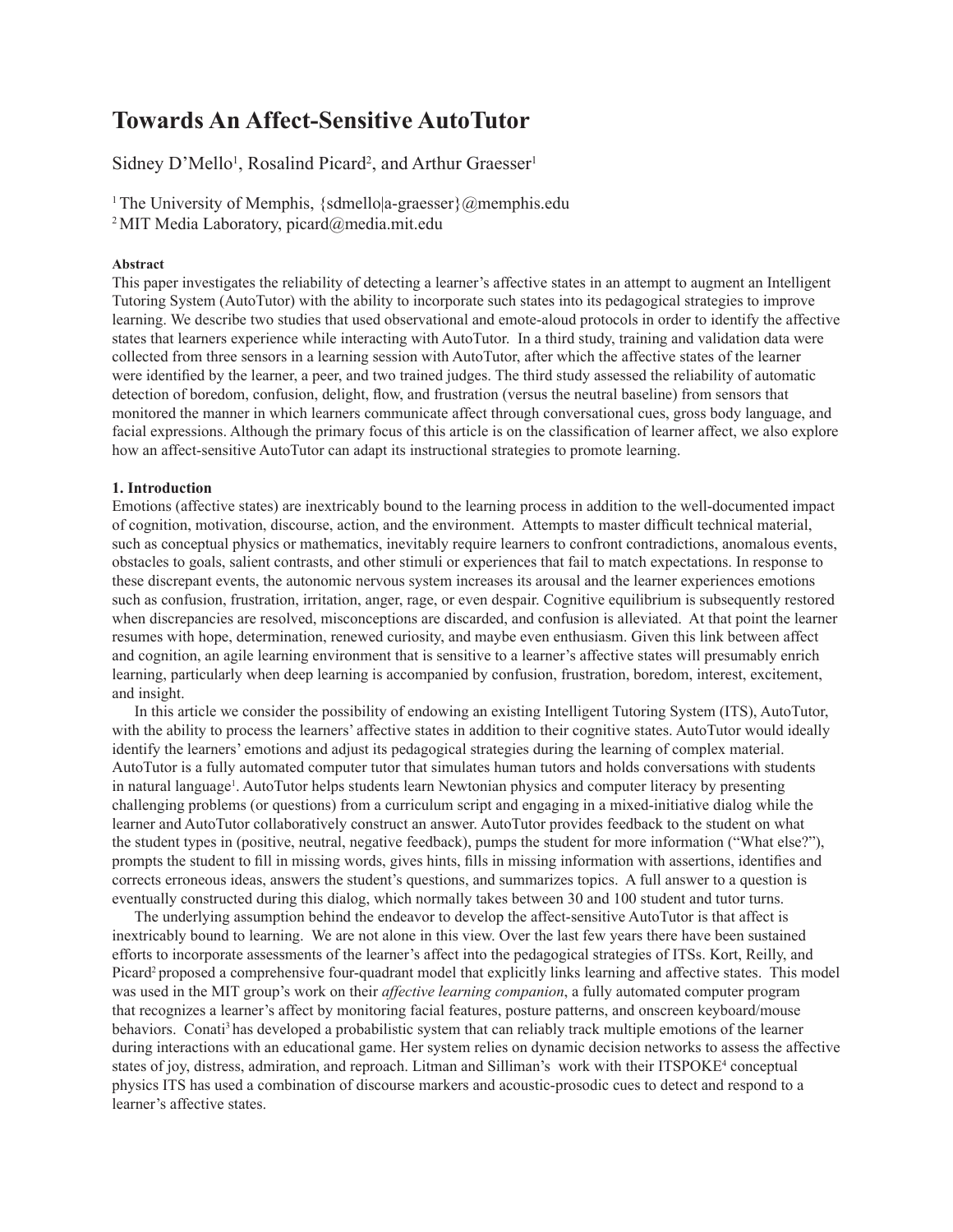The achievement of an affect-sensitive tutorial interaction engages the tutor and learner in an *affective loop*. This loop includes the *identification* of the affective states relevant to learning, real-time *detection* of those states, the *selection* of appropriate tutor actions that maximize learning while influencing the learner's affect, and the *synthesis* of emotional expressions by the tutor as it attempts to engage the learner in a more human-like, naturalistic manner. The achievement of an affective loop in an integrated system can be viewed from the perspective of either the learner or the tutor. The learner-centric view consists of analyzing the prominent affective states in the learner, assessing their potential impact on learning, identifying how these states are manifested in the learner, and developing an automatic affect detection system. The tutor-centric view explores how good human tutors or theoretical ideal tutors adapt their instructional agenda to encompass the emotions of the learner. This expert knowledge is then transferred to computer tutors such as AutoTutor. Embodied conversational agents that simulate human tutors are programmed to synthesize affective elements through the generation of facial expressions, the inflection of speech, and the modulation of posture.

The development of the affect-sensitive AutoTutor has been guided by research in a number of fronts that span computer science, artificial intelligence, psychology, and the learning sciences. There are a number of differences between our approach and previous work. First, we consider a larger set of affective states ( $N = 7$ ) than some of the earlier systems which have concentrated on intensity, valence, or small subsets of the affective states. This is important because a larger set of affective states is required to encompass the gamut of learning. A person's reaction to the presented material can change depending on their goals, preferences, expectations and knowledge state3 . The second major difference involves our use of multiple human judges to measure affect. This is a significant step because previous empirical research has documented that humans are not particularly good at judging affect. This is potentially problematic when accurate models of ground truth are needed for supervised machine learning algorithms to classify affect. Our research involves the learner, a peer, and 2 trained judges in identifying the affective states of a learner in order to obtain a reasonable degree of convergent validity. The third major difference that distinguishes our approach from earlier research involves the use of relatively unique sensors for detecting affect. Over the last decade, researchers have achieved significant contributions towards the development of automated affect sensing systems (see Pantic, 20035 ). These include systems that detect affect from bodily measures such as physiological signals (e.g., electromyography, heart rate monitors, skin conductance), facial features, and acoustic-prosodic features. We similarly track facial features but we also explore two relatively unexplored channels for affect detection. These include dialogue features extracted from the tutorial session and body posture.

The next section presents results from two studies that attempted to identify the affective states that learners typically experience while interacting with AutoTutor. We subsequently describe a study in which diagnostic data were collected with three sensors during a typical tutorial session. This study also investigated the reliability in which human judges recognized learners' affect states. Classification experiments were conducted that assess the reliability by which the affective states of a learner can be automatically recognized by a computer. We conclude by discussing the prospects of incorporating the learner's affect into AutoTutor's pedagogical strategies.

#### **2. The Relationship between Affect and Learning**

Learning inevitably involves failure and a host of associated affective responses. The vast majority of work in affective computing has focused on the 6 *basic* emotions that are ubiquitous in everyday experience. These include fear, anger, happiness, sadness, disgust, and surprise<sup>6</sup>. However, many have called into question the adequacy of basing an entire theory of emotions on these basic emotions<sup>2</sup>. Learners rarely experience sadness, fear, or disgust, for example. Therefore, the studies described below attempted to identify the affective states that learners typically experience while interacting with AutoTutor, with the expectation that these findings will generalize to other learning environments.

# *2.1. Observing Learner Emotions during Interactions with AutoTutor*

Five trained judges observed different affect states (boredom, confusion, frustration, eureka, flow/engagement, versus neutral) that potentially occur during the process of learning introductory computer literacy with AutoTutor<sup>7</sup>. The participants were 34 college students. Trained judges recorded emotions that learners were apparently experiencing every 5 minutes during the 30-45 minute interaction with AutoTutor.

Figure 1a shows descriptive statistics on the proportions of the emotions observed in the tutoring sessions. The results revealed that experiences of eureka were much too rare in the experiment; there was only one recorded eureka experience in 17 total hours of tutoring among the 34 students. Frustration was also rarely experienced (only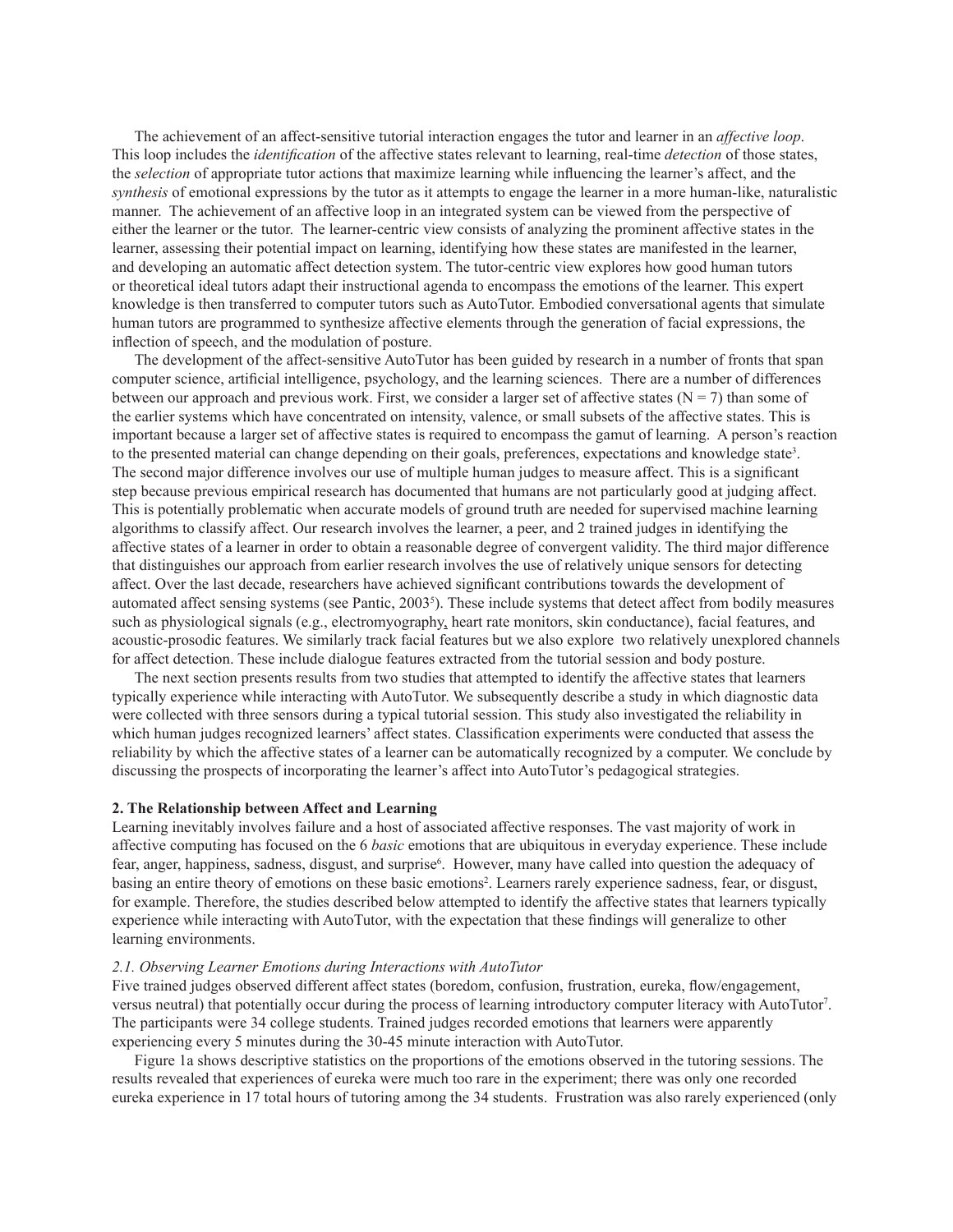3% of the recorded emotions). One explanation of the rare occurrence of frustration is that there were no practical consequences of poor performance in these experiments. We would expect frustration to be more prevalent when the learning experience is linked to student interest, to tasks the learner is vested in, or to high stakes testing. The percentage scores were higher for the affect states of confusion (7%), boredom (18%), and flow (45%).

#### *2.2. Emote-Aloud while Students Interact with AutoTutor*

In an emote-aloud procedure, college students  $(N = 7)$  verbalized their affective states while interacting with AutoTutor<sup>8</sup>. The affect states investigated were anger, boredom, confusion, contempt, curiosity, disgust, eureka, flow, and frustration. These affective states were defined for the learners before the experiment started.

We found that boredom, confusion, and frustration were reported at higher rates than were anger, contempt, and disgust,  $F(7, 42) = 7.89$  ( $p < .05$  in this all subsequent tests). This result confirms the hypothesis that Ekman's basic emotions play nonsignificant roles in learning, Although eureka was relatively well reported, we concluded that this response functionally signified delight from giving a correct answer rather than a deep eureka experience. It also appears that frustration was reported at a higher rate when participants verbalized their own emotions, as opposed to trained judges determining the emotions of the learner (Figure 1a). One explanation of this result may lie in the social display rules that people adhere to in expressive affect. Social pressures typically result in people disguising negative emotions, such as frustration, thus making it difficult for judges to detect this emotion. In contrast, when encouraged to freely reflect and report on their affect, as in the emote-aloud study, such barriers drop and frustration is freely expressed.



**ANG**er, **BOR**edom, **CON**fusion, **C**onte**M**p**T**, **CUR**ious, **DEL**ight, **DIS**gust,**EUR**eka, **FLO**w, **FRU**stration, **NEU**tral, **SUR**prise

**SF**: Self, **PR**: Peer, **J1**: Trained Judge 1, **J2**: Trained Judge **2**

Figure 1: Proportions of affective states observed across 3 studies.

# *2.3. Measurement of Emotions by Multiple Judges*

The training and testing of an emotion classifier needs a gold standard for comparison, i.e., some measure of ground truth of the affect of a learner. One approach to establishing a gold standard is to examine the reliability of humans in classifying emotions. We investigated three potential human-based measures of ground truth for emotion detection: the participants, novice judges, and trained judges<sup>9</sup>.

We conducted a study in which college students  $(N = 28)$  interacted with AutoTutor for 32 minutes on topics in computer literacy (e.g., hardware, internet, or operating systems). Three streams of information were recorded during the participant's interaction with AutoTutor. A video of the participant's face was captured using the IBM®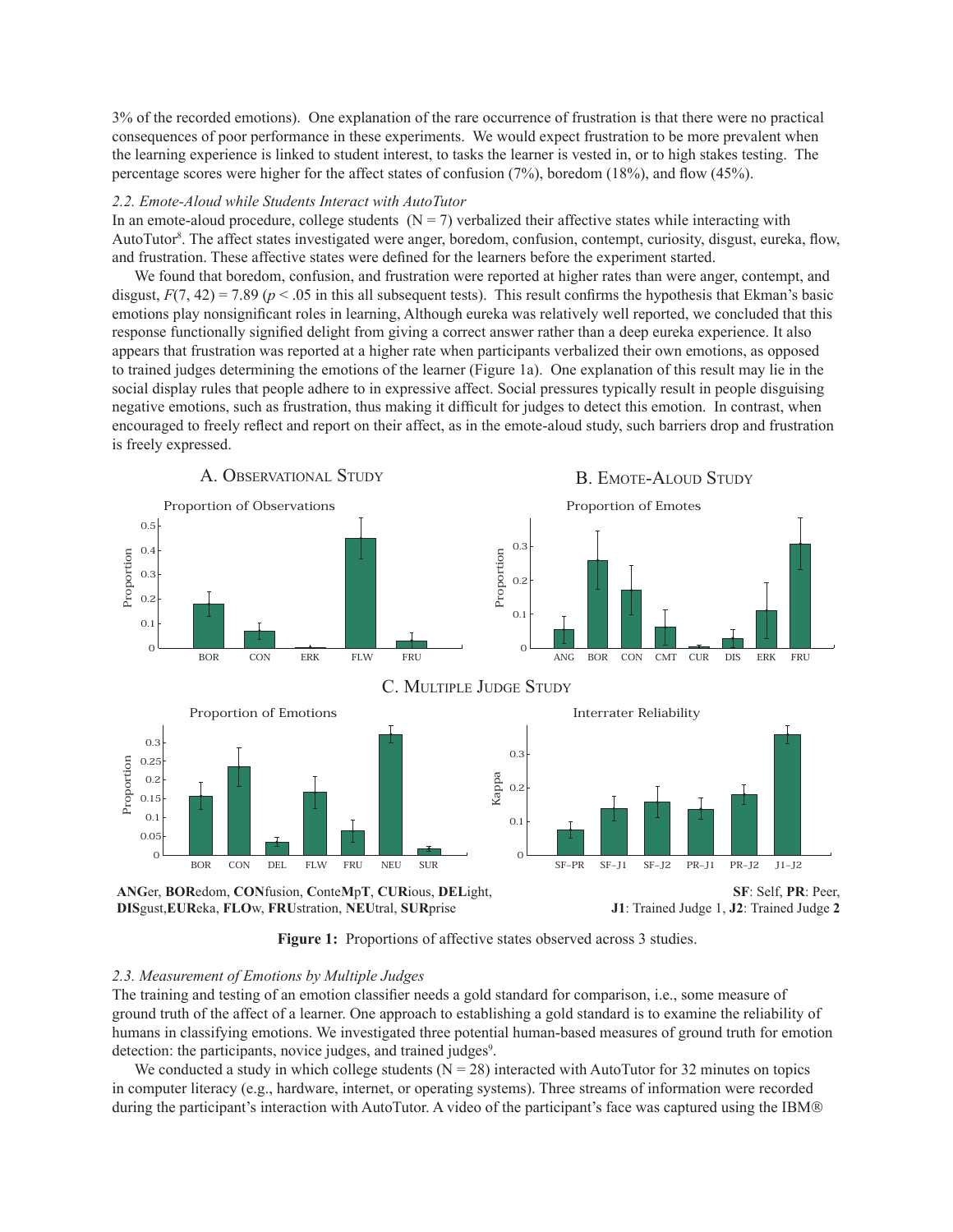blue-eyes camera. Posture patterns were captured by the Tekscan® Body Pressure Measurement System. A screencapturing software program called Camtasia Studio was used to capture the audio and video of the participant's entire tutoring session. Figure 2 illustrates the various sensors utilized in the study.

The judging process was initiated by synchronizing the video streams from the screen and the face and displaying this to the judge. Judges were instructed to make judgments on what affective states were present at 20 second intervals; at each of these points, the video automatically paused (freeze-framed). Judges were also instructed to indicate any affective states that were present in between the 20-second stops.

Four sets of emotion judgments were made for the observed affective states of each participant's session with AutoTutor. For the self judgments, the participants watched their own session with AutoTutor immediately after completing the interaction. For the peer judgments, participants returned approximately a week later to watch and judge another participant's session on the same topic in computer literacy. Finally, two trained judges judged all of the sessions independently. These judges had been trained on AutoTutor's dialogue characteristics and also in the detection of facial actions according to Ekman's Facial Action Coding System (FACS<sup>6</sup>).

Figure 1c, (lower left) presents the proportion of judgments that were made for each of the affect categories, averaging over the 4 judges. The most common affective state was neutral (.32), followed by confusion (.24), flow (.17), and boredom (.16). The frequency of occurrence of the remaining states of delight, frustration and surprise were significantly lower, comprising .06, .04, and .02 of the observations respectively. This distribution of affective states implies that most of the time learners are either in a neutral state or in a subtle affective state (boredom or flow). There is also a reasonable amount of confusion. The incidence of confusion can be explained by the fact that the participants were typically low domain knowledge students, as indicated by their low pretest scores.

The design of this study allowed us to inspect and compare emotion judgments of the self, peer, and the 2 trained judges. Cohen's kappa scores, an index of interjudge reliability, were computed separately for each of the 28 learners; mean scores are presented in Figure 1c (lower right). Statistical analyses on the kappa scores revealed that there were significant differences among the six pairs,  $F(5, 135) = 33.34$ . The self-peer pair had the lowest interjudge reliability scores when compared to the other five pairs. The two trained judges had significantly higher kappa scores than the other five pairs. These results support the conclusion that training on Ekman's Facial Action Coding System and tutorial dialogue can enhance the reliability and accuracy of judgments of affective states.



LEARNER INTERACTING WITH AUTOTUTOR

**Figure 2:** Sensors used in the multiple judge study.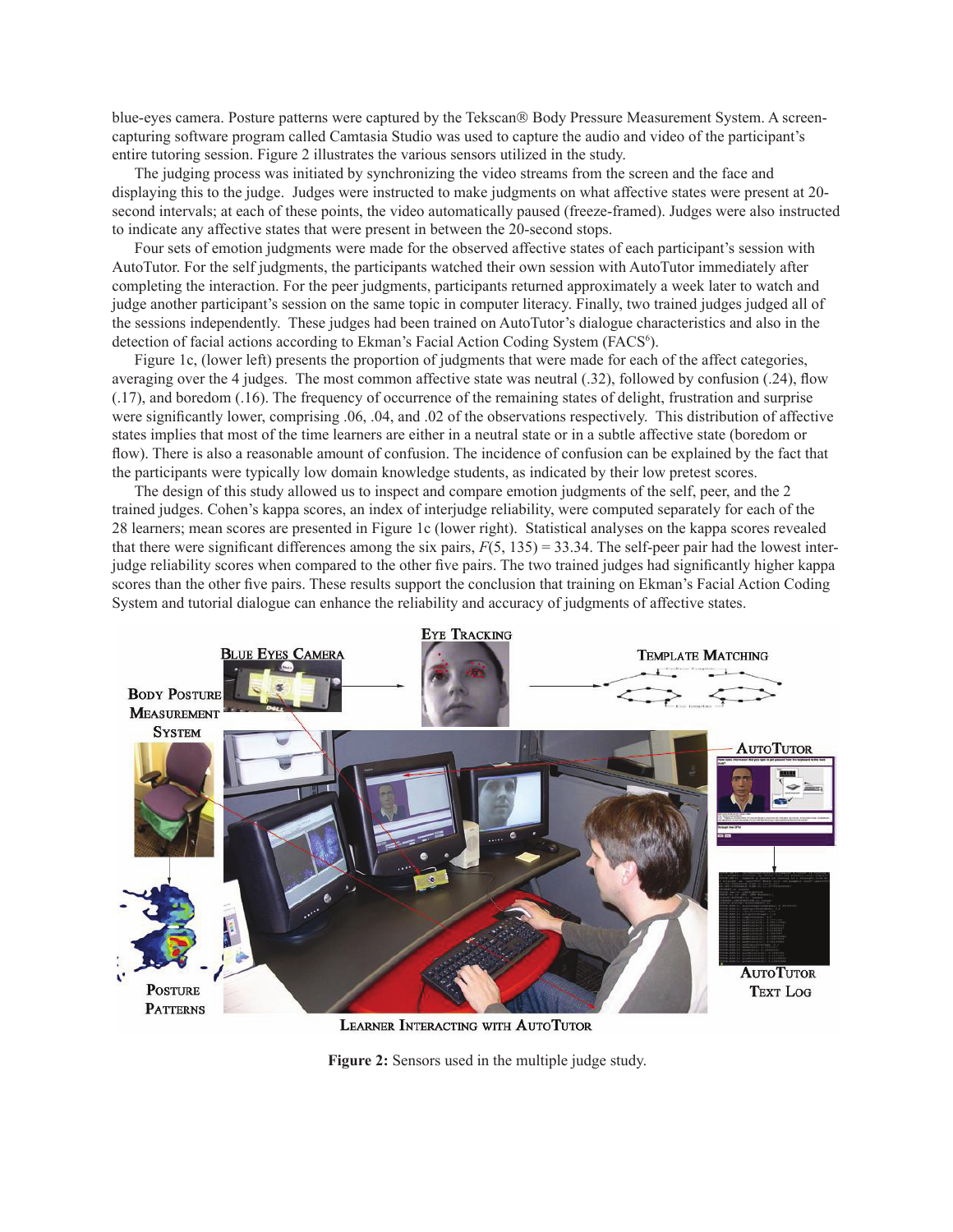#### **3. Affect Detection from Conversational Cues**

One of the advantages of affect detection in integrated learning environments is that a tutoring session supplies a rich trace of the interaction history. Several conversational features and discourse markers (collectively called dialogue features) can then be extracted and used to infer the learner's affect. The use of dialogue to detect affect in learning environments is a reasonable information source to explore because dialogue information is abundant in virtually all conversations and is inexpensive to collect.

# *3.1. AutoTutor Dialogue Features*

A session with AutoTutor consists of a set of subtopics (main questions, e.g. How is the operating system loaded onto RAM?) that cover specific areas of the main topics (hardware, internet, and operating systems). Each subtopic has an associated set of expectations, potential dialogue moves to elicit expectations, corrections of misconceptions, and other slots in a *curriculum script* that need not be addressed here. The expectations are ideally covered over a series of turns in AutoTutor's conversation as the student attempts to construct an answer to the subtopic question. When an acceptable answer, with the appropriate details, is gleaned from the student's responses, AutoTutor moves on to the next subtopic. At the end of each student turn, AutoTutor maintains a log file that captures the student's response, assessments of the conceptual quality of the response, the feedback provided, and the tutor's next move.

We mined several features from AutoTutor's log files in order to explore the links between the dialogue features and the affective states of the learners. These features included temporal assessments for each student-tutor turn, such as the *subtopic number*, the *turn number* within a subtopic, and the student's *reaction time* (interval between presentation of the question and the submission of the student's answer). Assessments of response verbosity included the *number of characters* (letters, numbers) and *speech act* (that is, whether the student's speech act was a contribution towards an answer (coded as a 1) versus a frozen expression, e.g., "I don't know", "Uh huh" (coded as -1). The conceptual quality of the student's response was evaluated by Latent Semantic Analysis (LSA, http://lsa. colorado.edu/). LSA is a statistical technique that measures the conceptual similarity of two texts. LSA-based measures included a *local good score* (the conceptual similarity between the student's current response and the set of expectations being covered) and a *global good score* (the similarity of a set of student responses to a set of expectations in a good answer). Changes in these measures when compared to the previous turn were also included as the *delta local good score* and the *delta global good* score. AutoTutor's major dialogue moves were ordered onto a scale of conversational *directness,* ranging from -1 to 1, in terms of the amount of information the tutor explicitly provides the student: summary > assertion > prompt > hint > pump. AutoTutor's short *feedback* (negative, neutral negative, neutral, neutral positive, positive) is manifested in its verbal content, intonation, and a host of other nonverbal cues. The feedback was aligned on a scale ranging from -1 (negative feedback) to 1 (positive feedback).

Dialogue features were extracted for each turn and compared to the emotion judgments of the 4 judges. More specifically, the emotion judgment that immediately followed a dialogue move (within a 15 second interval) was bound to that dialogue move. This allowed us to obtain four sets of labeled dialogue data aggregated across the 28 participants. The sizes of these data sets were 1024, 1040, 1115, and 1119 for affect labels provided by the self, the peer, trained judge 1, and trained judge 2, respectively.

# *3.2. Relationship between Dialogue and Affect*

We investigated the potential of dialogue features to discriminate particular emotions from the baseline of neural. Figure 3a shows descriptive statistics for dialogue features associated with an emotion versus neutral state. Oneway ANOVAs were conducted on each of the dialogue features in order to explore significant relationships among the affect states. The results indicate that students experience more emotional episodes later in the session, as indicated by higher subtopic numbers, and also when they take longer to respond to questions posed by the tutor (higher response time). Emotional episodes occur with negatively coded speech acts, i.e. when students provide frozen expressions such as "I don't know" or "What?", as opposed to substantive answers to the tutor's queries. Our results also indicate that students experienced more emotions when they received negative feedback.

#### *3.3. Automatic Detection of Affect from Dialogue*

The Waikato Environment for Knowledge Analysis (WEKA) was used to evaluate the performance of various standard classification techniques in an attempt to detect affect from dialogue. The classifiers were selected to span a broad range of schemes such as Bayesian classification (Naïve Bayes classifier), neural networks (multilayer perceptron), functions (simple logistic regression), lazy classifiers (nearest neighbor), decision tree classifiers (C4.5 decision tress), and meta classification schemes (additive logistic regression). The classification algorithms were compared in their ability to detect boredom, confusion, delight, flow, and frustration from neutral. Surprise was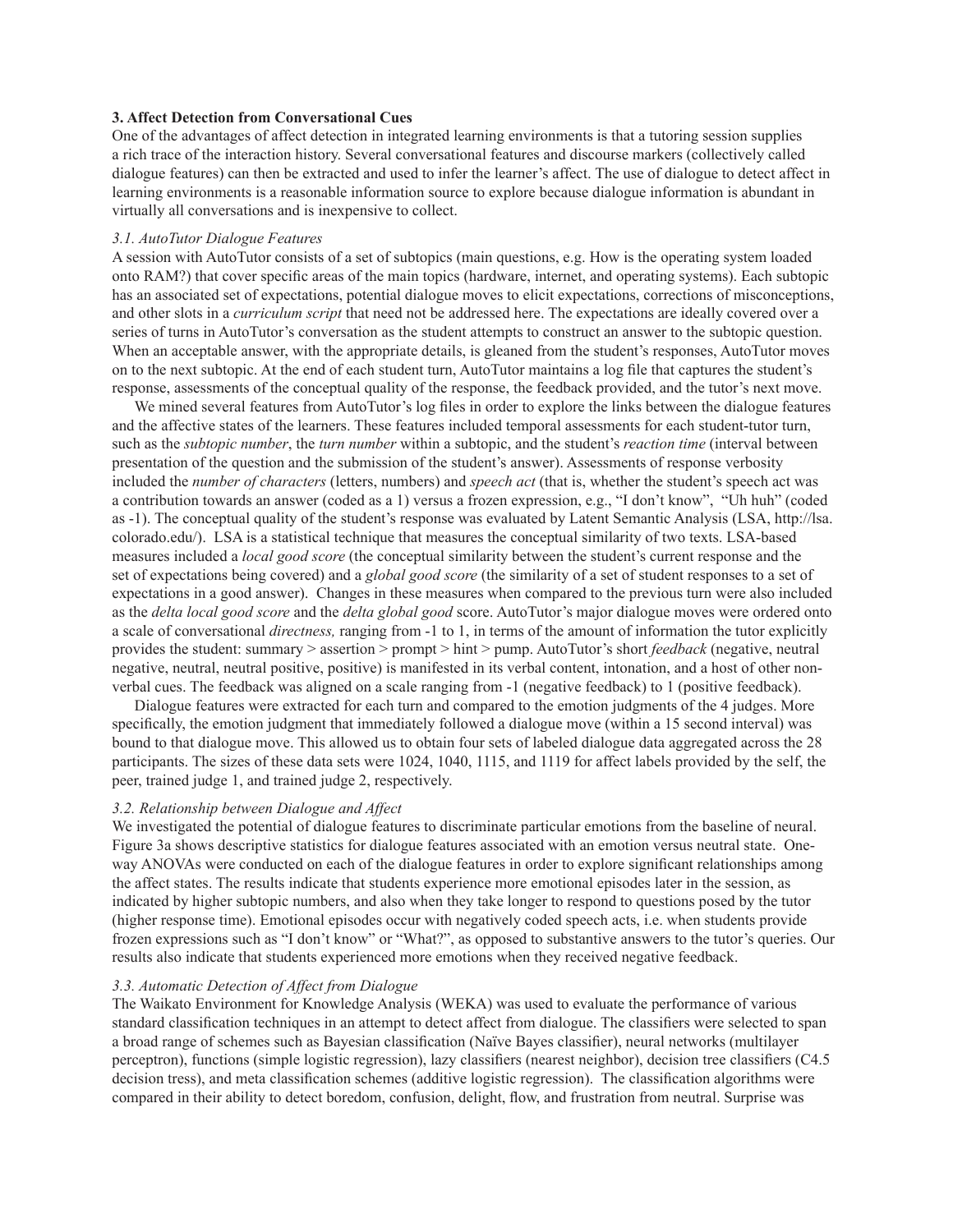excluded due to a very low number of observations. To establish a uniform baseline, we randomly sampled an equal number of observations from each affective state category. This process was repeated for 10 iterations and all reported reliability statistics were averaged across these 10 iterations. Classification reliability was evaluated on the 6 classification algorithms using k-fold cross-validation ( $k = 10$ ).



**B. CLASSIFICATION ACCURACY**

**Figure 3**: Descriptive statistics and reliability in affect detection from dialogue. For visualization purposes all features in 3a have been normalized to a 0-1 range.

Our results indicated that there were significant differences in classification accuracies among each of the 4 data sets,  $F(3,15) = 120.64$ . The classifiers trained and tested on datasets where affect judgements were provided by the peer and the 2 trained judges were significantly higher than those provided by the self (see top of Figure 3b). There were significant differences in classification accuracies among the various emotions,  $F(4,20) = 42.73$ . Frustration was detected with higher accuracy than boredom, confusion, delight, and flow (see bottom of Figure 3b).

The statistical results described above considered the reliabilities of all 6 classifiers in order to estimate the overall trend. However, from an engineering perspective, we are also concerned with the classifiers that yielded the best performance. Our results indicate that a simple logistic regression achieved the highest accuracies of 64%, 63%, 74%, and 70% in detecting boredom, confusion, delight, and flow from neutral. For frustration an optimal accuracy of 77% was obtained by C4.5 decision trees. These results support the hypothesis that dialogue features can be a reasonable source to measure the affective states that a learner is experiencing.

# **4. Affect Detection from Posture**

The Body Posture Measurement System (BPMS), developed by Tekscan™, was used to monitor the gross body language of a student during a session with AutoTutor. The BPMS consists of a thin-film pressure pad (or mat) that can be mounted on a variety of surfaces. The pad is paper thin with a rectangular grid of sensing elements that provide a pressure reading in mmHg. The setup used in the multiple annotator study involved the use of one sensing pad placed on the seat of a Steelcase™ Leap Chair and another placed on the back of the chair. The output of the BPMS system consisted of two 38x41 matrices (for the back and seat) with each cell in the matrix corresponding to the amount of pressure exerted on the corresponding element in the sensor grid.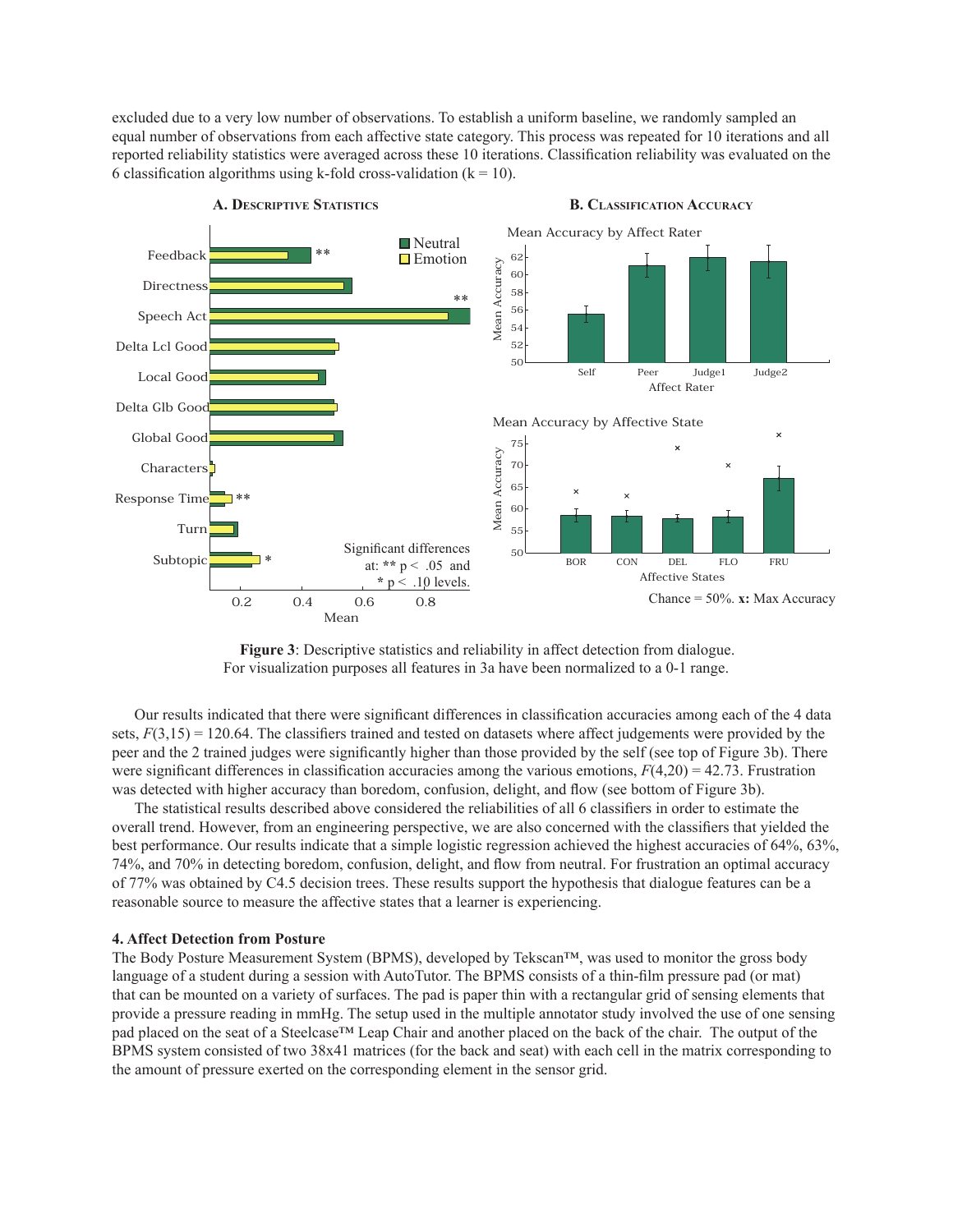# *4.1. Posture Features*

Several features were computed by analyzing the pressure maps of the 28 participants recorded in the study. We computed 5 pressure-related features and 2 features related to the pressure coverage for both the back and the seat, yielding 14 features in all. Each of the features was computed by examining the pressure map during an emotional episode (called the *current frame*). The pressure related features include the *net pressure,* which measures the average pressure exerted. The *prior change* and *post change* measure the difference between the net pressure in the current frame and the frame three seconds earlier and later respectively. The *reference change* measures the difference between the net pressure in the current frame and the frame for the last known affective rating. Finally, the *net pressure change* measures the mean change in the net pressure across a predefined window, typically 4 seconds, that spans two seconds before and two seconds after an emotion judgment. The two coverage features examined the proportion of non-negative sensing units (*net coverage*) on each pad along with the mean change of this feature across a 4-second window (*net coverage change*).

We created four data sets that temporally integrated the posture feature vectors with affect ratings provided by the four human judges. The sizes of these data sets were 2642, 2702, 3452, and 3377 for affect labels provided by the self, the peer, trained judge 1, and trained judge 2, respectively.

#### *4.2. Relationship between Posture and Affect*

Figure 4a shows descriptive statistics for each posture feature, segregated by emotion. One-way ANOVAs were conducted on each of the posture features in order to explore relationships with the emotions. Emotion episodes were distinguishable from neutral primarily with respect to a heightened increase in activity, manifested by large changes in pressure, on the back and the seat. These results confirm the hypothesis that affective states are typically accompanied by a degree of physiological arousal. The arousal is detected by the posture monitoring system. It should be noted that boredom is accompanied by the aroused state of fidgeting, not inactivity. These results also replicate the spirit of earlier findings by Mota and Picard at MIT, where they monitored activity related posture features and discovered that children fidget when they were bored while performing a learning task on a computer.







**B. CLASSIFICATION ACCURACY**

**Figure 4**: Descriptive statistics and reliability in affect detection from posture.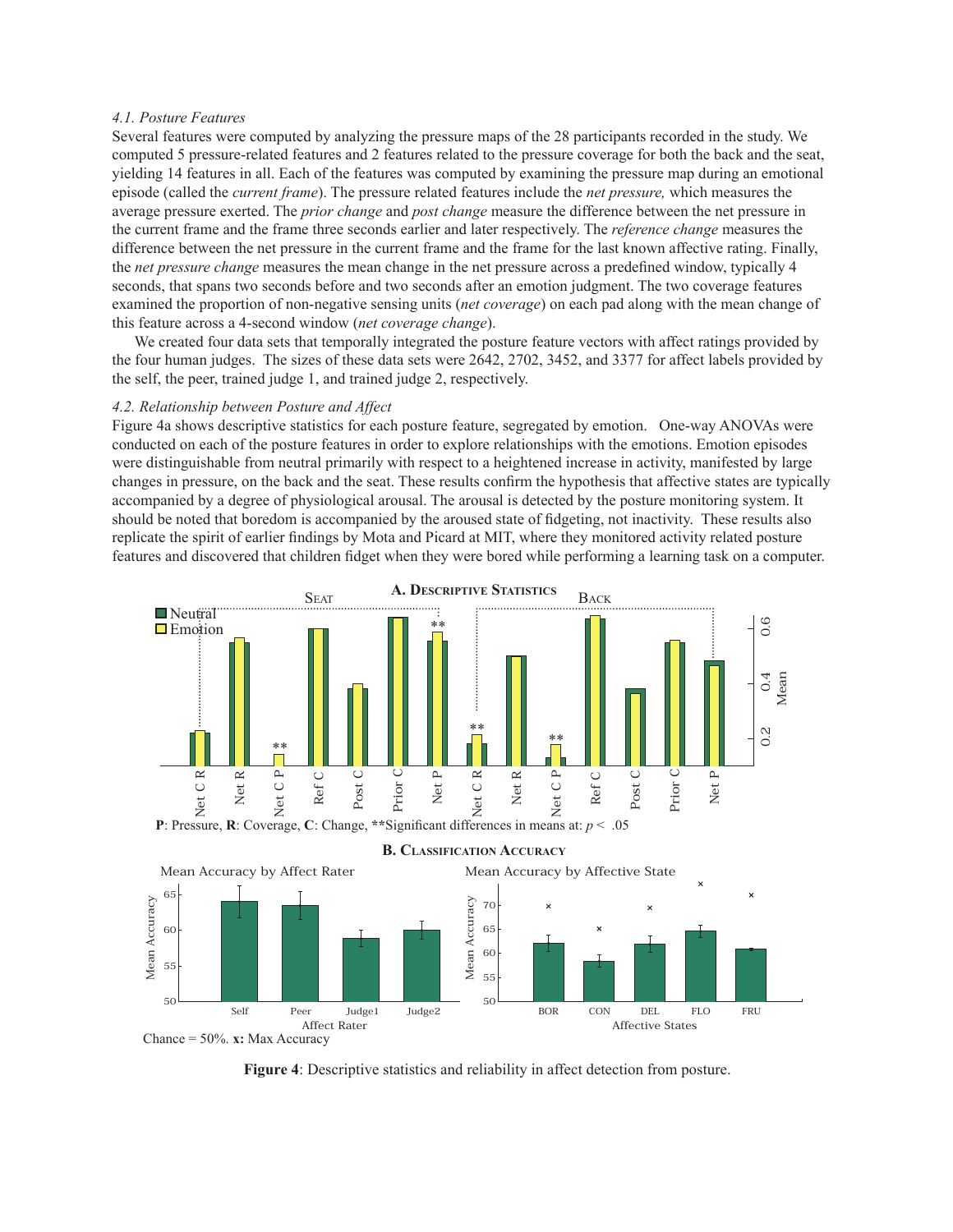# *4.3. Automatic Detection of Affect from Posture*

We performed affect classification analyses with posture, just as we previously reported for dialogue features. Standard classifiers were trained and tested on 4 data sets. each consisting of the 14 posture features and affect labels provided by the self, peer, and 2 trained judges. We found significant differences in classification accuracy across the 4 data sets,  $F(3,15) = 25.30$ . Classification accuracy for novice judges (self and peer) outperformed the trained judges (see left of Figure 4b). The classifiers were more successful in detecting flow (versus neutral) than they were for detecting boredom, confusion, and frustration, *F*(4, 20) = 30.00. Boredom and delight were more readily detected than confusion (see right of Figure 4b).

The best classifier for detecting each particular emotion versus neutral was the k-nearest neighbor classifier (k=1). This classifier achieved accuracies of 70%, 65%, 74%, and 72% in detecting boredom, confusion, flow, and frustration versus the neutral baseline. For delight, a logistic regression classifier had the best accuracy of 70%. These results confirm that posture can be a viable channel in inferring a learner's affect. Indeed, the overall classification accuracy of emotions based on posture was 70%, the same percentage achieved from dialogue.

# **5. Affect Detection from Facial Features**

Ekman and Friesen<sup>5</sup> highlighted the expressive aspects of emotions with their Facial Action Coding System. This system specifies how "basic" emotions can be identified on the basis of facial behaviors and the muscles that produce them. Each movement in the face is called an *action unit* (or AU). There are approximately 58 action units altogether. These prototypical facial patterns have been used to identify the 6 basic emotions: happiness, sadness, surprise, disgust, anger, and fear. The development of a system that automatically detects the action units is quite a challenging task, however, because the coding system was originally created for static pictures rather than on changing expressions over time.

We are currently exploring some of the technical challenges associated with the automated detection of facial expressions. As an initial step, we have had two trained judges code a sample of the observations of emotions on the action units. The sample of coded affective states consisted of *voluntary* judgments in which both of the 2 trained judges agreed on the learner's emotion. Recall that judges were required to provide affect judgements every 20 seconds. Voluntary judgements include points in between those 20-second time spans where judges offered emotion judgements. The samples were selected to approximate an equal distribution of emotions from the 28 participants. The database consisted of 212 samples that included the affective states of boredom, confusion, delight, frustration, and neutral. Flow was excluded because it rarely occurred at the voluntary points. The two trained judges coded each of the samples separately and achieved a fair kappa score of .72 in detecting a subset of the action units.

A database of action units associated with emotions was created by considering the AU codings of both judges. The 6 standard classifiers were used to detect the affective states of boredom, confusion, delight, and frustration from neutral on the basis of the human coded AUs. The classification accuracy for delight was the highest (90%), boredom the lowest (60%), whereas confusion (76%) and frustration (74%) were in between. The classifiers were more successful in detecting emotions that are manifested with highly animated facial activity, such as delight, than emotions that are more subtly expressed (boredom). Additionally, the lower classification accuracies associated with frustration might be attributed to participants attempting to disguise negative emotions. Overall, the classification accuracy for facial expressions was a bit higher (75%) than those for body posture and dialogue (70% each).

While the facial features seemed to be good predictors of affect, the classification results should be interpreted with caution. This is because human judges annotated the facial action units of the learner, and we would expect some reduction in accuracy when the AUs are coded by a computer. However, recent results by el Kaliouby and Robinson<sup>10</sup> indicate that low reliabilities in the automated measurement of AUs may be compensated by more robust emotion classifiers such as Dynamic Bayesian Networks.

# **6. Discussion**

This research was motivated by the belief that ITSs can be more than mere cognitive machines. We believe they can be endowed with the ability to recognize, assess, and react to a learner's affective state. We conducted two exploratory studies to explore the links between learning and emotions, links that have not yet been systematically tested in the ITS community. Our results supported the hypothesis that deep learning of conceptual material is dominated by boredom, confusion, delight, flow, and frustration rather than Ekman's basic emotions of anger, fear, happiness, sadness, disgust, and surprise.

The study with multiple judges allowed us to collect diagnostic data from the sensors as well as multiple perspectives on the learners' affective states. The design of our study provided an ecologically valid environment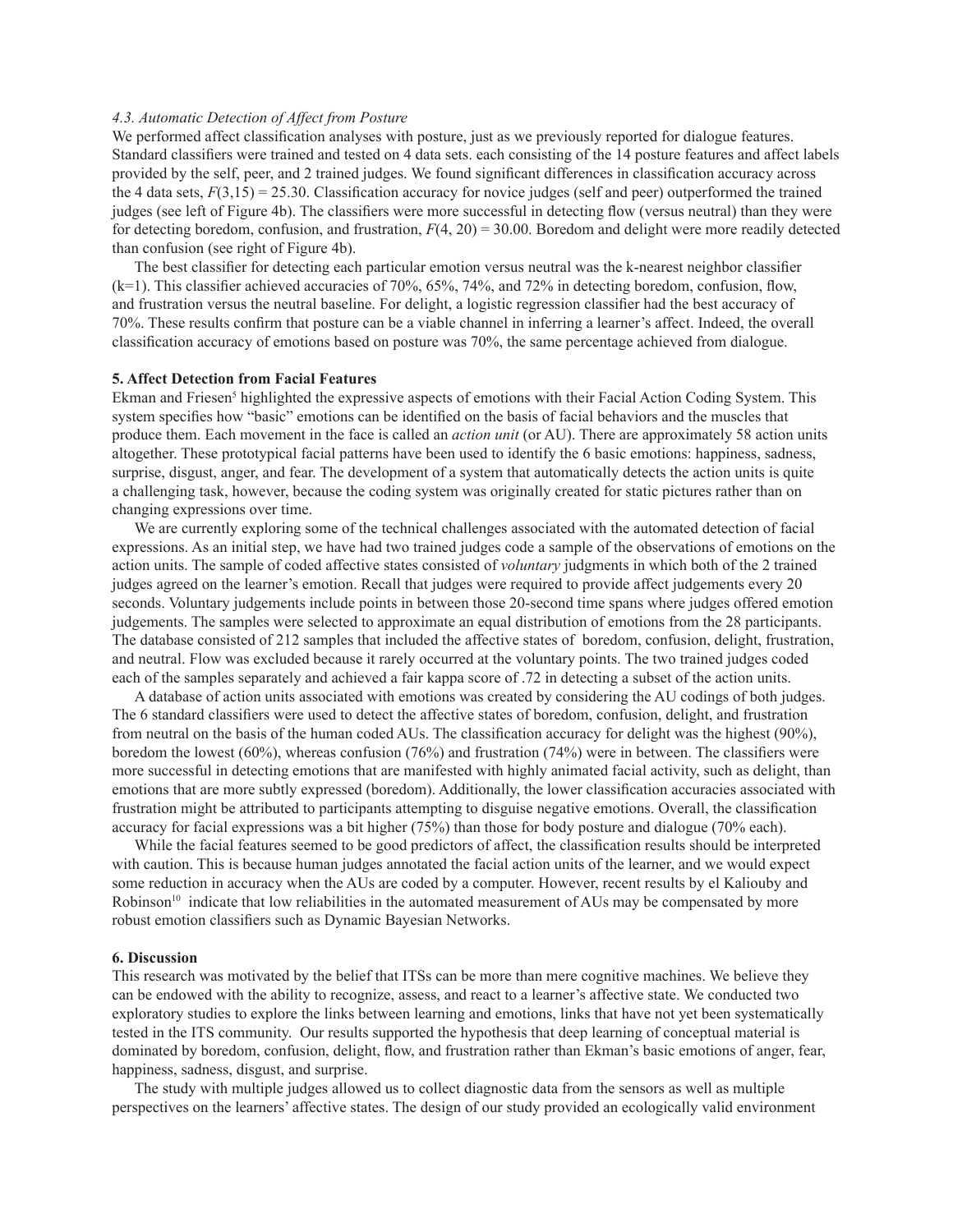to monitor the natural emotions of a learner during a tutorial session with AutoTutor. This is a noticeable departure from several earlier studies on emotion that typically recruit actors and that intentionally induce emotions in a contrived context.

Although the problem of automating affect recognition is extremely challenging, on par with automating speech recognition, we achieved several milestones that suggest that significant information can be achieved in an automated way. In particular, we were able to achieve reasonable classification accuracies in detecting the various affective states from neutral. There were two relatively novel sensors (conversational dialogue and posture) and one traditional sensor (facial features). It is also important to note that the sensors used were non-invasive in the sense that they provided online measurement with minimal task interference; this is an important requirement for learning environments. Our classification results indicate that the posture sensor would be the sensor of choice for affective states that do not generate overly expressive facial expressions, such as boredom (70%) and flow (74%). On the other hand, the affective states of confusion (76%) and delight (90%), which are accompanied by significant arousal, are best detected by monitoring facial features. The negative affective state of frustration is typically disguised and therefore difficult to detect with the bodily measures of face and posture. Frustration is best detected by examining the dialogue features in the tutoring context (77%). Taken together, detection accuracies are over 77% when particular emotions are aligned with the optimal sensor channels.

Critics may object to our claim that the reported classification results have *reasonable* accuracy*.* However, we would argue that an upper bound on automated classification accuracy for affect has yet to be established and that there are no theoretical or empirical foundations for expecting it to be extremely high. Human classifications may be proposed as the ultimate upper bound on system performance. If so, available results suggest that human classification performance is hardly impressive<sup>9</sup> and not necessarily an improvement over machine classification. For example, el Kaliouby and Robinson<sup>10</sup> reported modest performance when a group of 18 people were asked to classify six affective states from a set of test videos. Humans had 54.5% accuracy scores, whereas a computer achieved accuracies of 63.5%. However, the affect judges in that study were largely software developers. Perhaps higher classification accuracies could be obtained by humans trained in emotional intelligence, as in the case of clinical psychologists or FBI agents.

The next step in our research will be to combine the information from the different sensor channels into one emotion classifier that can be used in AutoTutor. We envision two possible methods to achieve this goal. The first option would be to acknowledge that each sensor is best at classifying a particular set of emotions. If so, the posture sensor would be responsible for detecting boredom and flow, facial feature tracking would be used for confusion and delight, and frustration would be classified on the basis of the dialogue features. The problem with this approach is that it does not leave any room for improvement because we are committed to the maximum accuracy values affiliated with each sensor.

Perhaps a more attractive alternative would be to combine features from different sensors to determine whether sensor fusion results in increased classification accuracy. One initial step at sensor fusion is to develop and test four additional classification models: dialogue + posture, dialogue + face, posture + face, and dialogue + posture + face. By repeating the analyses reported earlier, one could determine whether some emotions are best classified by considering features of each channel separately or by one of the four composite feature sets. We are currently testing the hypothesis that classification performance from multiple channels will exhibit *super-additivity*, i.e., performance superior to an additive combination of individual channels. An alternative hypothesis is that there will be *redundancy* across the channels, i.e., adding additional channels yields negligible incremental gains.

Once we have isolated the individual channel or combination of channels that maximizes the discriminability of each of the 5 affective states from neutral, we would require a super classifier to integrate the outputs of the individual affect-neutral classifiers. We envision a collection of affect-neutral classifiers that would first determine whether the incoming dialogue pattern resonated with any one or more of the emotions (versus a neutral state). If there is resonance with only one emotion, then that emotion would be declared as being experienced by the learner. If there is resonance with 2 or more emotions, then a conflict resolution module would be launched to decide between the alternatives. Perhaps this would be a second level affect classifier. We have indeed been encouraged by our preliminary experiments that calibrate the accuracy of such a multi-layered emotion classifier.

Classification of learner emotions is an essential step in building a tutoring system that is sensitive to the learner's emotions. The other essential component is to build mechanisms that empower AutoTutor to intelligently respond to these emotions, as well as to their states of cognition, motivation, social sensitivity, and so on. In essence, how can an affect-sensitive AutoTutor respond to the learner in a fashion that optimizes learning and engagement? At this point in the science, it is an open question as to what the optimal pedagogical strategies would be.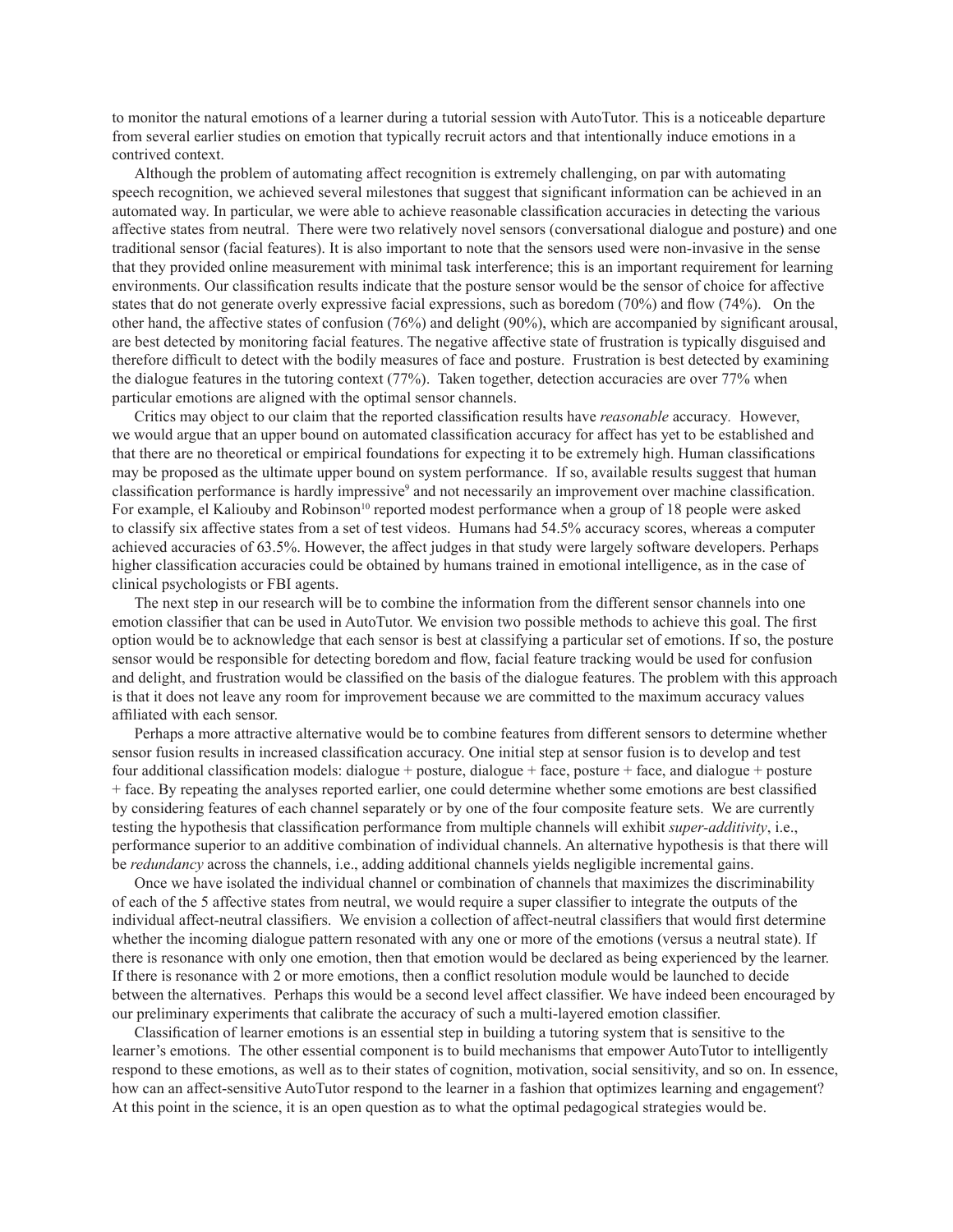We have explored possible strategies that address the presence of boredom, frustration, flow, and confusion in the learner. If the learner is bored, a state that has been negatively correlated with learning<sup>7</sup>, then AutoTutor should engage the learner in an activity that increases interest and cognitive arousal. These might include a simulation, options of choice, a challenge, or a seductive embedded game. According to the results presented in this study, frustration could be remedied with dialogue strategies that use more direct feedback, assertions, and corrections of misconceptions. According to the intuitions of many of our colleagues, an empathetic tutor would be effective in alleviating frustration. An efficient handling of the flow experience may be to lay low and optimally manage the flow. In this case, AutoTutor should continue its normal interaction and possibly provide new or more difficult content as old content is mastered. Confusion presents a key opportunity for the ITS to encourage learning. Since confusion has been positively correlated with learning7 , it is not in itself a state to avoid during the learning process. It might be best to allow the student to stay in a state of confusion for awhile. However, determining the appropriate level of confusion is not a straightforward computation and might ideally be adapted to the personality and amount of world knowledge of the learner. For example, academic risk theory contrasts (a) the adventuresome learners who want to be challenged with difficult tasks, to take risks of failure, and to manage negative emotions when they occur with (b) those learners who take fewer risks, avoid complex tasks, effectively minimizing learning situations in which they are likely to fail and experience negative emotions. Some of these variables can be easily measured by domain knowledge pretesting, academic record, and personality tests prior to the intervention.

The pedagogical strategies discussed above involve AutoTutor simply *reacting* to the emotions of the learner. However, this approach might not suffice if learners cycle through their emotions in a context-sensitive fashion. When learner's experience negative emotions of boredom and frustration, they are more likely to stay in these states rather than transition into the more positive states of flow and delight. In contrast, learners in a state of flow tend to remain engaged or alternatively transition into confusion, an affective state that is positively correlated with learning. Therefore, in order to optimize learning, AutoTutor may need to steer learners into a virtuous cycle of flow and confusion, while simultaneously avoiding the viscous cycle of boredom and frustration. This complex mechanism suggests that it may be important to move beyond the simple reactive strategy of detecting and responding to negative emotions. AutoTutor may also need to *proactively* anticipate and attempt to prevent the onset of these negative emotions that are detrimental to learning and engagement.

As we explore the relationship between learning and emotion, we anticipate that we will need to revise, redefine, and possibly reconceptualize our theoretical perspective and our learning environments. We are in the process of investigating various theoretical frameworks that relate learning and emotions. We are currently testing the simple framework with five affective experiences (boredom, confusion, delight, flow, and frustration), with an eye for testing the complex dynamic model proposed by Kort, Reilly, and Picard<sup>2</sup> and the psychological theories that link emotion and cognition proposed by Mandler, Stein, Piaget, Vygotsky, and others. However, the proof of the pudding is in the eating, i.e. how well do the theories account for the data collected in the multiple annotator study and its recent replication. Any revised, augmented, or future theories of learning and emotion can be tested by modifying AutoTutor with an appropriate set of probabilistic production rules. These rules systematically generate dialog moves that are differentially sensitive to affective states of the learner. The affect-sensitive AutoTutor provides a rigorous foundation for testing alternative scientific theories in addition to discovering which mechanisms end up producing the best learning gains and learner satisfaction.

# **Acknowledgements**

We thank our research colleagues at the University of Memphis and MIT. We also acknowledge Steelcase Inc. for providing us with the Tekscan Body Pressure Measurement System at no cost. This research was supported by the National Science Foundation (REC 0106965 , ITR 0325428, and REC 0633918). Any opinions, findings and conclusions or recommendations expressed in this paper are those of the authors and do not necessarily reflect the views of NSF.

# **References**

- 1. A. C. Graesser, P. Chipman, B. C. Haynes, and A. Olney, "AutoTutor: An intelligent tutoring system with mixed-initiative dialogue", *IEEE Transactions in Education*, 2005, vol 48, pp. 612-618.
- 2. B. Kort, R. Reilly and R. W. Picard, "An Affective Model of Interplay Between Emotions and Learning: Reengineering Educational Pedagogy-Building a Learning Companion", *Proc. 2nd IEEE Int'l Conf. Advanced Learning Technologies* (ICALT 2001), IEEE CS Press, 2001, pp. 0043.
- 3. C. Conati, "Probabilistic Assessment of User's Emotions in Educational Games", *Journal of Applied Artificial*